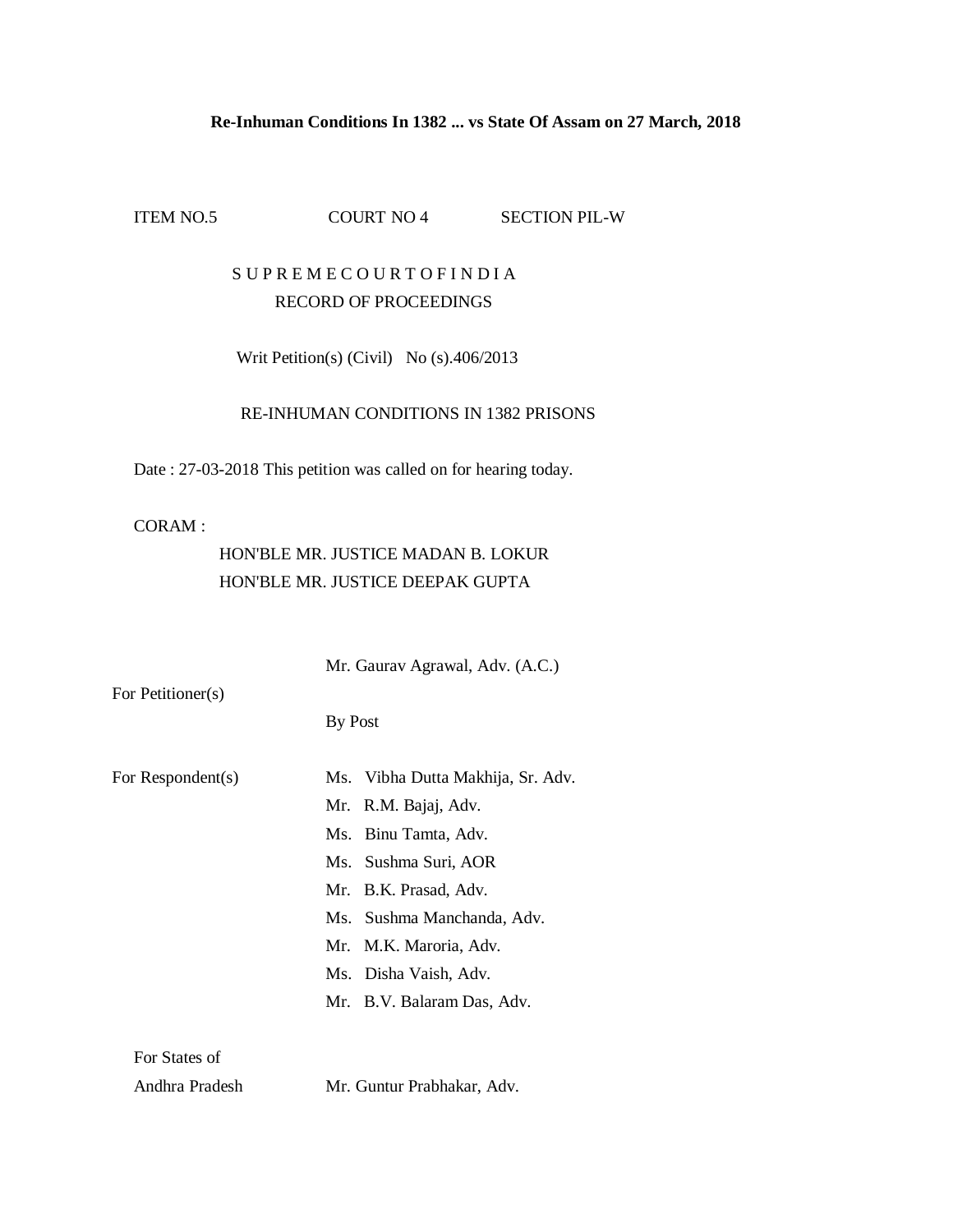Ms. Prerna Singh, Adv.

| Arunachal Pradesh             | Mr. Anil Shrivastav, Adv.        |
|-------------------------------|----------------------------------|
|                               | Mr. Rituraj Biswas, Adv.         |
| Assam                         | Mr. Shuvodeep Roy, Adv.          |
|                               | Mr. Sayooj Mohandas M., Adv.     |
| <b>Bihar</b>                  | Mr. M. Shoeb Alam, Adv.          |
|                               | Ms. Fauzia Shakil, Adv.          |
|                               | Mr. Ujjwal Singh, Adv.           |
|                               | Mr. Mojahid Karim Khan, Adv.     |
| Chhattisgarh                  | Mr. Sandeep Jha, Adv.            |
| <b>Signature Not Verified</b> |                                  |
|                               | Mr. Dharmendra Kumar Sinha, Adv. |
| Digitally signed by           |                                  |
| MEENAKSHI KOHLI               |                                  |
| Date: 2018.03.28              |                                  |
| Goa                           |                                  |
| 16:56:34 IST                  |                                  |
| Reason:                       | Mr. Anshuman Srivastava, Adv.    |
|                               | Mr. S.S. Rebello, Adv.           |
|                               | Apoorva Bhumesh, Adv.            |
| Gujarat<br>2                  | Ms. Hemantika Wahi, AOR          |
|                               | Puja Singh, Adv.<br>Ms.          |
|                               | Ms.<br>Mamta Singh, Adv.         |
|                               | Ms.<br>Vishakha, Adv.            |
|                               | Ms.<br>Shodhika Sharma, Adv.     |
| H.P.                          | Mr. Ajay Marwah, Adv.            |
|                               | Mr. Mool Singh, Adv.             |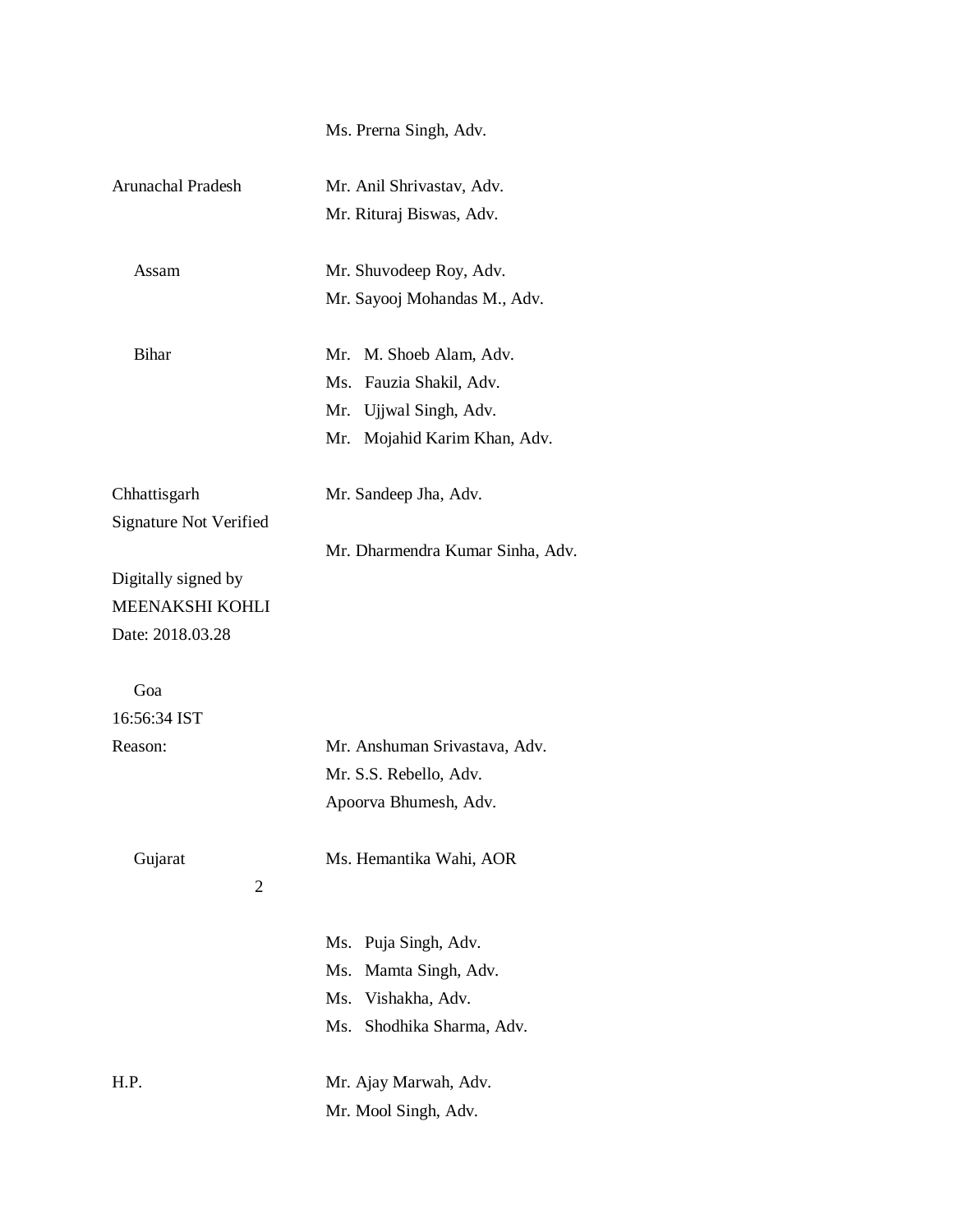| Haryana        | Mr. B.K. Satija, Adv.               |
|----------------|-------------------------------------|
|                | Mr. Sanjay Kr. Visen, Adv.          |
| J&K            | Mr. M. Shoeb Alam, Adv.             |
|                | Ms. Fauzia Shakil, Adv.             |
|                | Mr. Ujjwal Singh, Adv.              |
|                | Mr. Mojahid Karim Khan, Adv.        |
| Jharkhand      | Mr. Tapesh Kumar Singh, AOR         |
|                | Mohd. Waquas, Adv.                  |
|                | Mr. Aditya Pratap Singh, Adv.       |
| Karnataka      | Mr. V.N. Raghupathy, AOR            |
|                | Mr. Parikshit P. Angadi, Adv.       |
|                | Mr. Prakash Jadhav, Adv.            |
| Kerala         | Mr. C.K. Sasi, Adv.                 |
| Madhya Pradesh | Mr. Arjun Garg, Adv.                |
|                | Mr. Manish Yadav, Adv.              |
|                | Mr. Rohit Chandra, Adv.             |
|                | Mr. Aakash Nandolia, Adv.           |
| Maharashtra    | Mr. Mahaling Pandarge, Adv.         |
|                | Mr. Nishant R. Katneshwarkar, Adv.  |
| Manipur        | Mr. Leishangthem Roshmani KH., Adv. |
|                | Ms. Maibam Babina, Adv.             |
| Meghalaya      | Mr. Ranjan Mukherjee, AOR           |
| Mizoram        | Mr. K.N. Madhusoodhanan, Adv.       |
|                | Ms. Nitya Madhusoodhanan, Adv.      |
|                | Mr. T. G. Narayanan Nair, AOR       |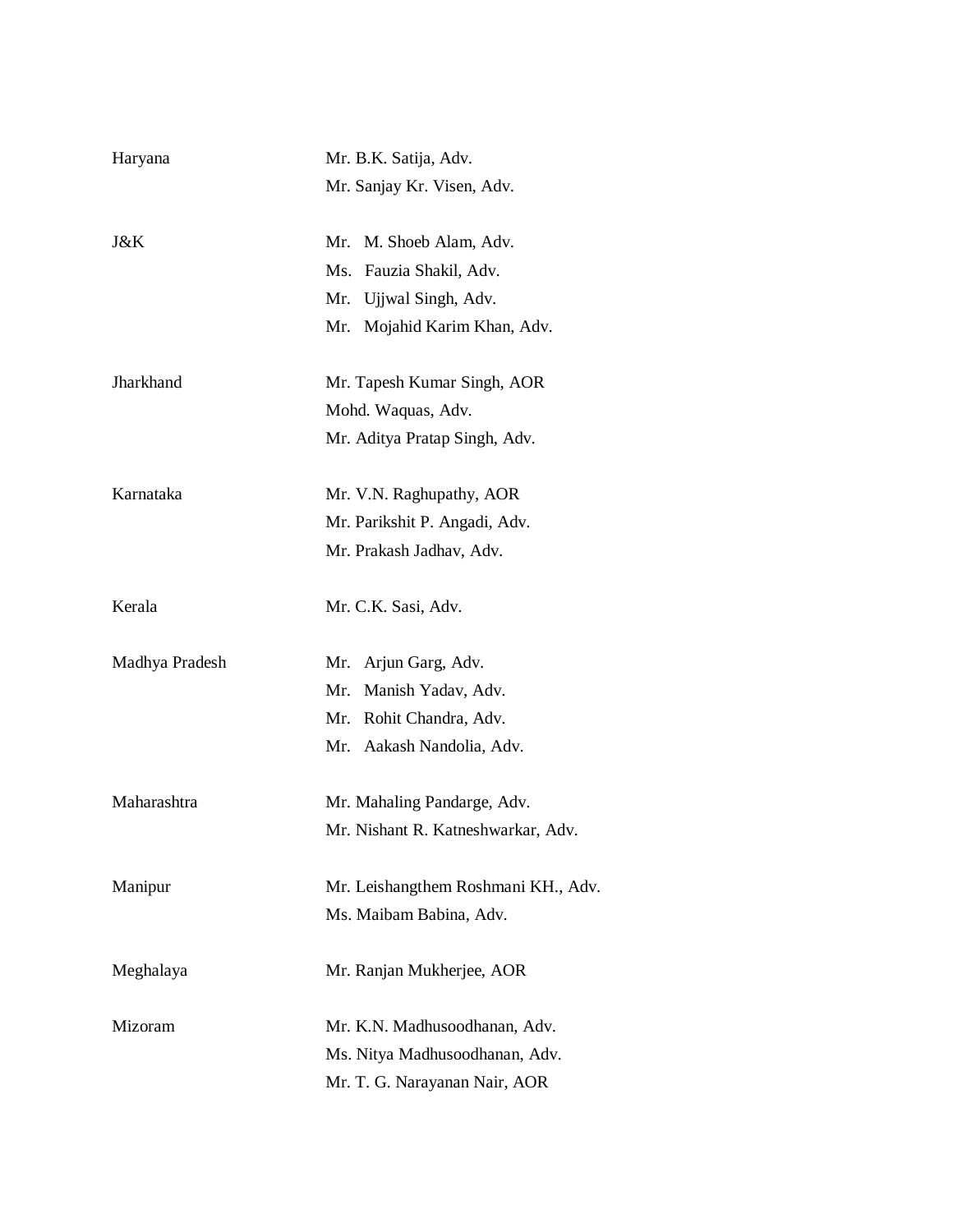| Nagaland   | Mrs. K. Enatoli Sema, AOR      |
|------------|--------------------------------|
|            | Mr. Edward Belho, Adv.         |
|            | Mr. Amit Kumar Singh, Adv.     |
|            | Mr. K.Luikang Michael, Adv.    |
|            | Mr. Z.H. Isaac Haiding, Adv.   |
|            |                                |
| Odisha     | Ms. Anindita Pujari, Adv.      |
|            | Ms. Kavita Bhardwaj, Adv.      |
|            | Mr. Ashok Panigrahi, AOR       |
|            | 3                              |
|            |                                |
| Punjab     | Ms. Uttara Babbar, Adv.        |
|            | Ms. Akanksha Choudhary, Adv.   |
|            | Ms. Bhavana Duhoon, Adv.       |
|            |                                |
| Rajasthan  | Mr. S.S. Shamshery, AAG        |
|            | Mr. Amit Sharma, Adv.          |
|            | Mr. Sandeep Singh, Adv.        |
|            | Mr. Ankit Raj, Adv.            |
|            | Ms. Ruchi Kohli, Adv.          |
|            | Ms. Pragati Neekhra, Adv.      |
| Sikkim     | Ms. Aruna Mathur, Adv.         |
|            | Mr. Avneesh Arputham, Adv.     |
|            | Ms. Anuradha Arputham, Adv.    |
|            | Ms.<br>Simran Jeet, Adv.       |
|            |                                |
|            | for M/s Arputham Aruna & Co.   |
| Tripura    | Mr. Gopal Singh, AOR           |
|            | Mr. Rituraj Biswas, Adv.       |
| Tamil Nadu | Mr. M. Yogesh Kanna, Adv.      |
|            | Ms. Sujatha Bagadhi, Adv.      |
|            |                                |
| Telangana  | Mr. S. Udaya Kumar Sagar, Adv. |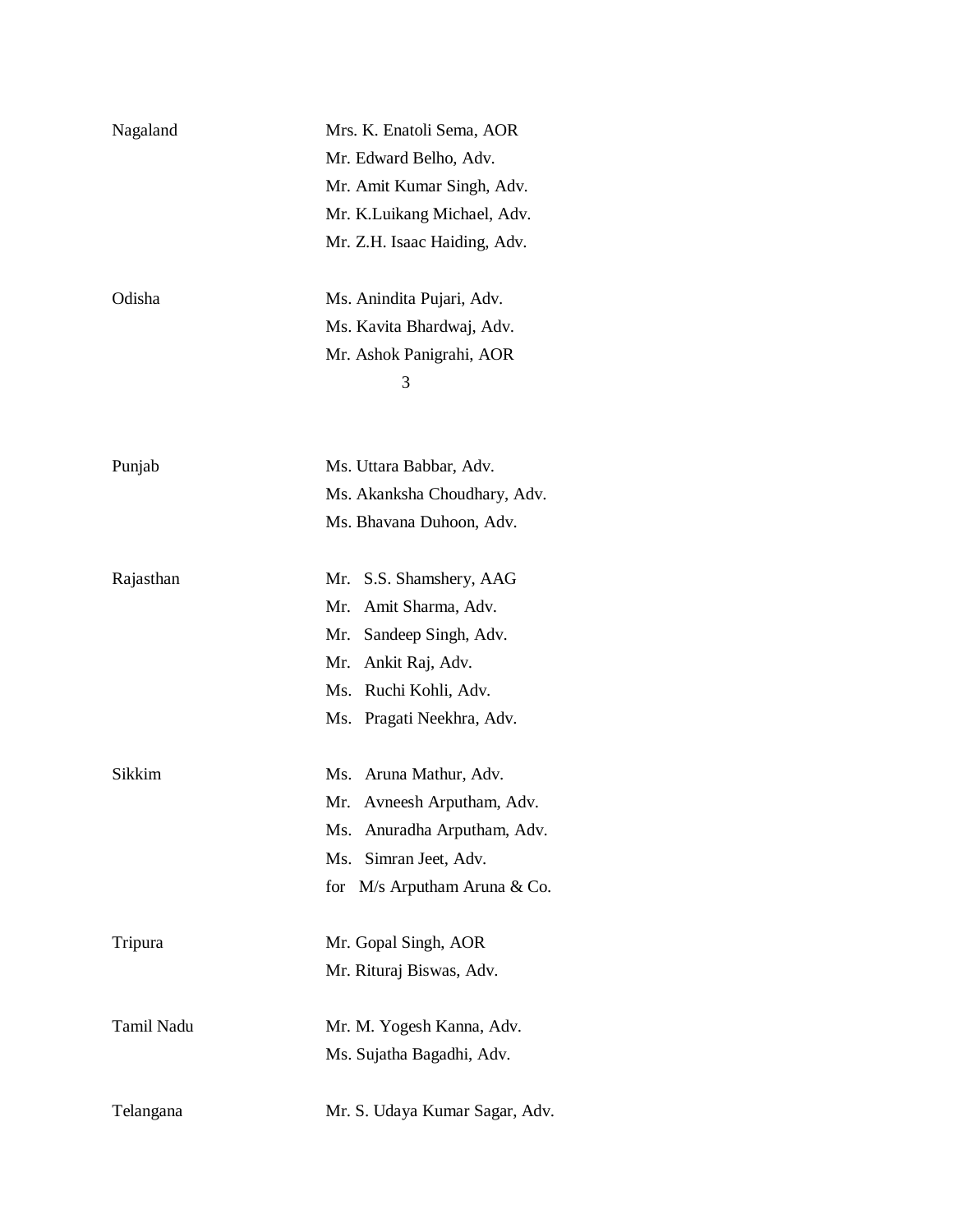|               | Mr. Mrityunjai Singh, Adv.      |
|---------------|---------------------------------|
| Uttar Pradesh | Ms. Aishwarya Bhati, AAG        |
|               | Mr. Adarsh Kumar Upadhyay, Adv. |
|               | Mr. Vikas Chaudhary, Adv.       |
|               | Mr. Samir Ali Khan, Adv.        |
| Uttarakhand   | Ms. Rachana Srivastava, AOR     |
|               | Ms. Monika, Adv.                |
|               | Ms. Sudipta, Adv.               |
| West Bengal   | Mr. Suhaan Mukerji, Adv.        |
|               | Mr. Harsh Hiroo Gusahanbi, Adv. |
|               | Mr. Vishal Prasad, Adv.         |
|               | Ms. Astha Sharma, Adv.          |
|               | Ms. Pallavi Saharma, Adv.       |
|               | Mr. Amith Verma, Adv.           |
|               | For PLR Chambers and Co.        |
|               |                                 |

A&N Islands Mr. Bhupesh Narula, Adv. Mr. K.V. Jagdishvaran, Adv. Mrs. G. Indira, Adv.

Puducherry Mr. V.G. Pragasam, AOR Mr. S. Prabu Ramasubramanian, Adv. Mr. S. Manuraj, Adv. 4

> Mr. T.N. Rama Rao, Adv. Mr. Hitesh Kumar Sharma, Adv. Mr. T. Veera Reddy, Adv.

 Ms. Ritu Kumar, Adv. Ms. Pragya Singh, Adv. Mr. Satya Mitra, Adv.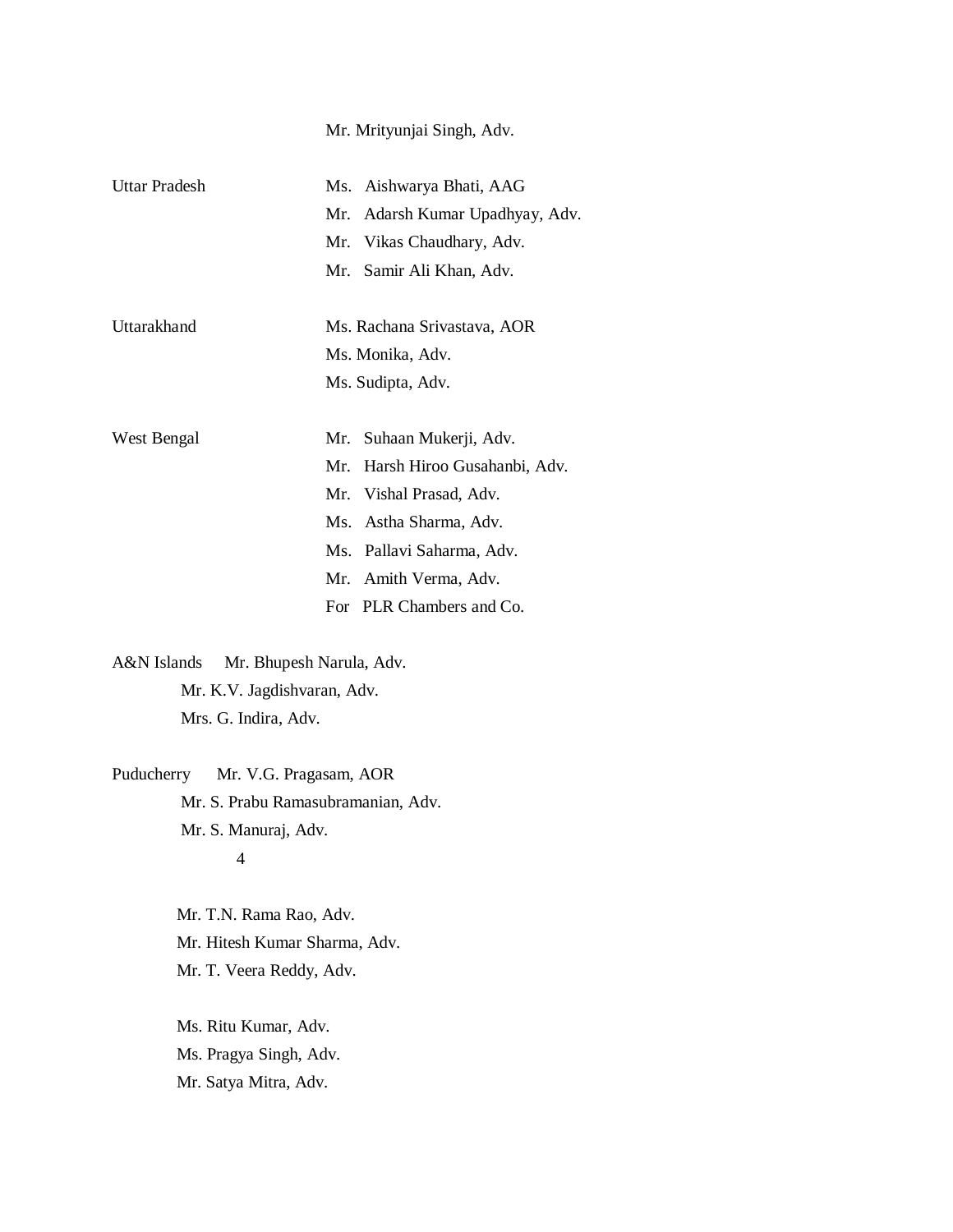Mr. Kamal Mohan Gupta, AOR

 Mr. P. Venkat Reddy, Adv. Mr. Prashant Kr. Tyagi, Adv. for M/s. Venkat Palwai Law Associates

Mr. Pukhrambam Ramesh Kumar, Adv.

Mr. Himanshu Agarwal, Adv.

UPON hearing the counsel the Court made the following

#### O R D E R

We have heard learned amicus curiae as well as learned counsel for the Union of India. Under Trial Review Committees The performance of the Under Trial Review Committees is extremely dismal as it is quite apparent from the fact that unrestricted overcrowding in jails continues and in some instances it has escalated.

We have been informed by learned amicus curiae that there are a large number of jails where overcrowding is well above 150% and in one case it is as high as 609%, This is extremely unfortunate and clearly suggests the complete lack of commitment of the State Governments and the Union Territories to the human rights of prisoners and also indicates the failure of the Under Trial Review Committee to take their responsibilities seriously.

We have been informed by learned amicus curiae that some sort of Standard Operating Procedures for the Under Trial Review Committees have been prepared in consultation with NALSA and comments have been received from 18 States/Union Territories Administrations. Comments have not yet been received from remaining States and Union Territories Administration.

We grant two weeks' time to all the State Governments and Union Territories Administrations that have not responded to the Standard Operating Procedure to do so immediately so that the Under Trial Review Committee can start functioning effectively and efficiently.

We make it clear that in case comments are not received by NALSA within two weeks, it will be assumed that the State Governments/Union Territories Administrations do not have any comments to offer. The Standard Operating Procedures may then be finalized and circulated for compliance.

Learned amicus curiae has very graciously offered to participate in the meetings of some of the Under Trial Review Committees to get a first hand understanding of their actual functioning and also to follow up on the decisions taken by the Committees. He says that he will participate in the meetings of two or three Committees near Delhi.

Overcrowding In terms of our order dated 6 th May, 2016, we had required a plan of action to be prepared by the State Governments/Union Territories Administrations to deal with issues of overcrowding. This was reiterated in a detailed order passed on 3rd October, 2016 [reported in (2016) 10 SCC 17]. By that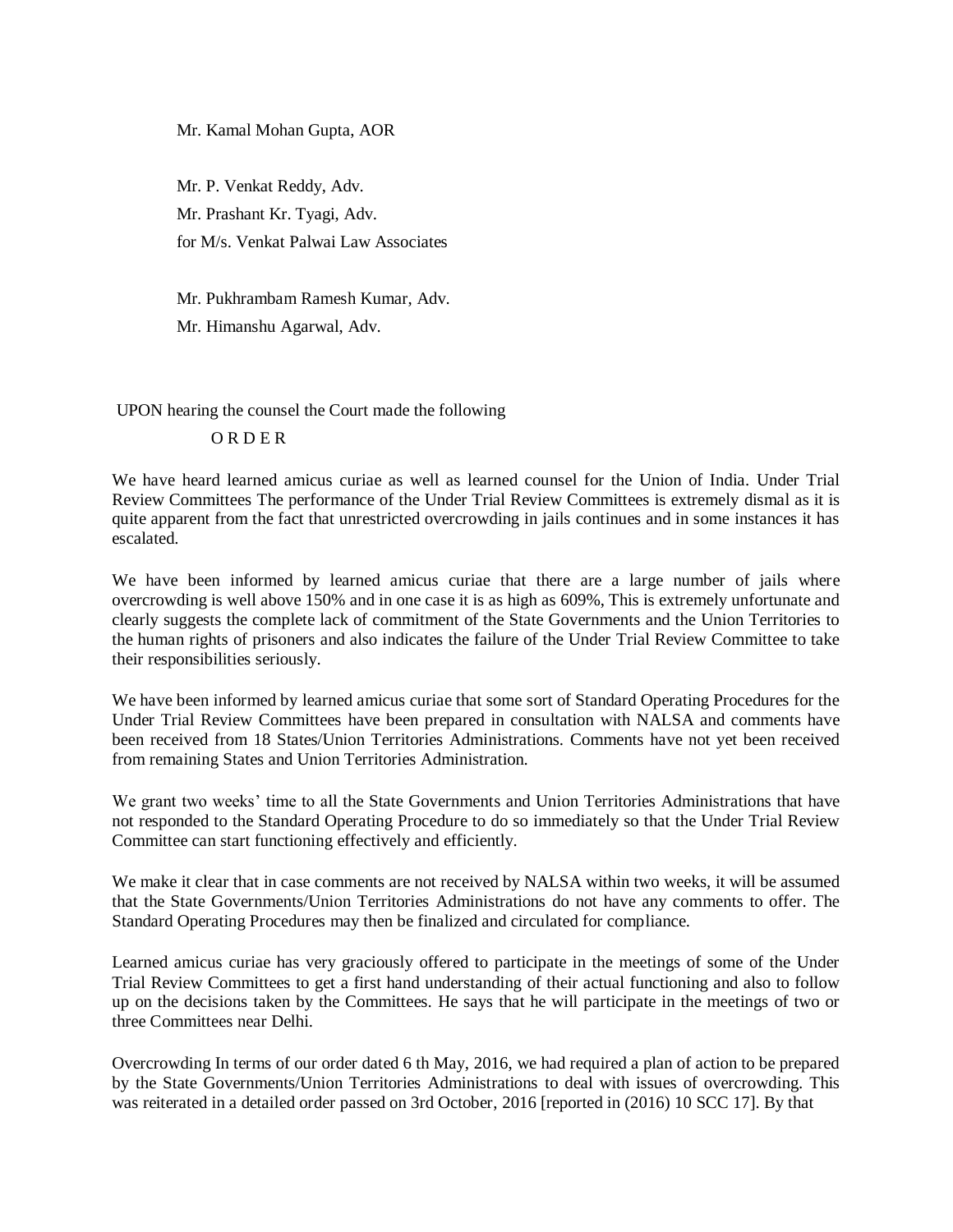order, we had required the Plan of Action to be given by 31st March, 2017. Not a single State Government/Union Territory has furnished us any Plan of Action.

We give a direction to all the State Governments and Union Territories to comply with our orders dated 6 th May, 2016 and 3rd October, 2016 within a period of two weeks failing which we may have to issue notice of contempt against the Director General of Police (Prisons) of the State Governments/Union Territories which unfortunate step we would like to avoid, but if the information is not provided within two weeks we will be compelled to issue such notices.

Vacancies in the Prison Staff With regard to vacancies of staff in the prisons, NALSA has given us a status report and we find that there are a very large number of vacant prison posts. In some cases, the vacancies run into a couple of thousands. The combined sanctioned strength of prisons staff in all the prisons in the country is 77,230 out of which there are 24,588 vacancies as on 31st December, 2017. Therefore, it is quite clear that there is slightly more than 30% vacancies in the prisons staff.

Learned amicus curiae informs us that when he had enquired from the prison officials about filling up of the vacancies he was told that the matter is "under process". But, the stage of the process has not been indicated.

We require the Director General of Police (Prisons) of the State Governments/Union Territories to specifically state on affidavit clearly and unequivocally the steps that have been taken to fill up the vacancies and the progress made in that regard.

The needful be done within two weeks. Open Jails With regard to the open jails, we have been informed that a Committee has since been formed and the Committee had a meeting on 23rd February, 2018 and the agenda items include the following:

- 1. Standardizing different categories of Open Jails.
- 2. Uniformity in the Administration of Open Institutions.
- 3. Issues of selection criteria, process, transfer and transition.

4. Minimum Standards regarding accommodation, equipment, sanitation, hygiene, Medical service, Diet, Wages, etc.

- 5. Guidelines for family visits.
- 6. To draft Model "Administration of Open Jails Act & Rules".

For the purpose of draft Model "Administration of Open Jails Act & Rules", a Sub-Committee has been formed and we are told by one of the members of the Sub- Committee is, viz., Ms. Sugandha Shankar that two months' time has been granted for finalization of the Model Rules which will expire on 30th April, 2018. She assures that the needful be done by 30th April, 2018.

With regard to the other items mentioned in Agenda Note, we have not been shown the minutes of the meeting that has been held. The minutes of the meeting should be placed on record.

Children of Women Prisoners With regard to the children of women prisoners, learned amicus curiae has drawn our attention to the judgment of this Court in the case of R.D. UpadhyayVs. State of Andhra Pradesh [(2007) 15 SCC 337]. In that decision, several decisions were given way back in 2006 and 2007, but there is nothing to indicate compliance of these directions.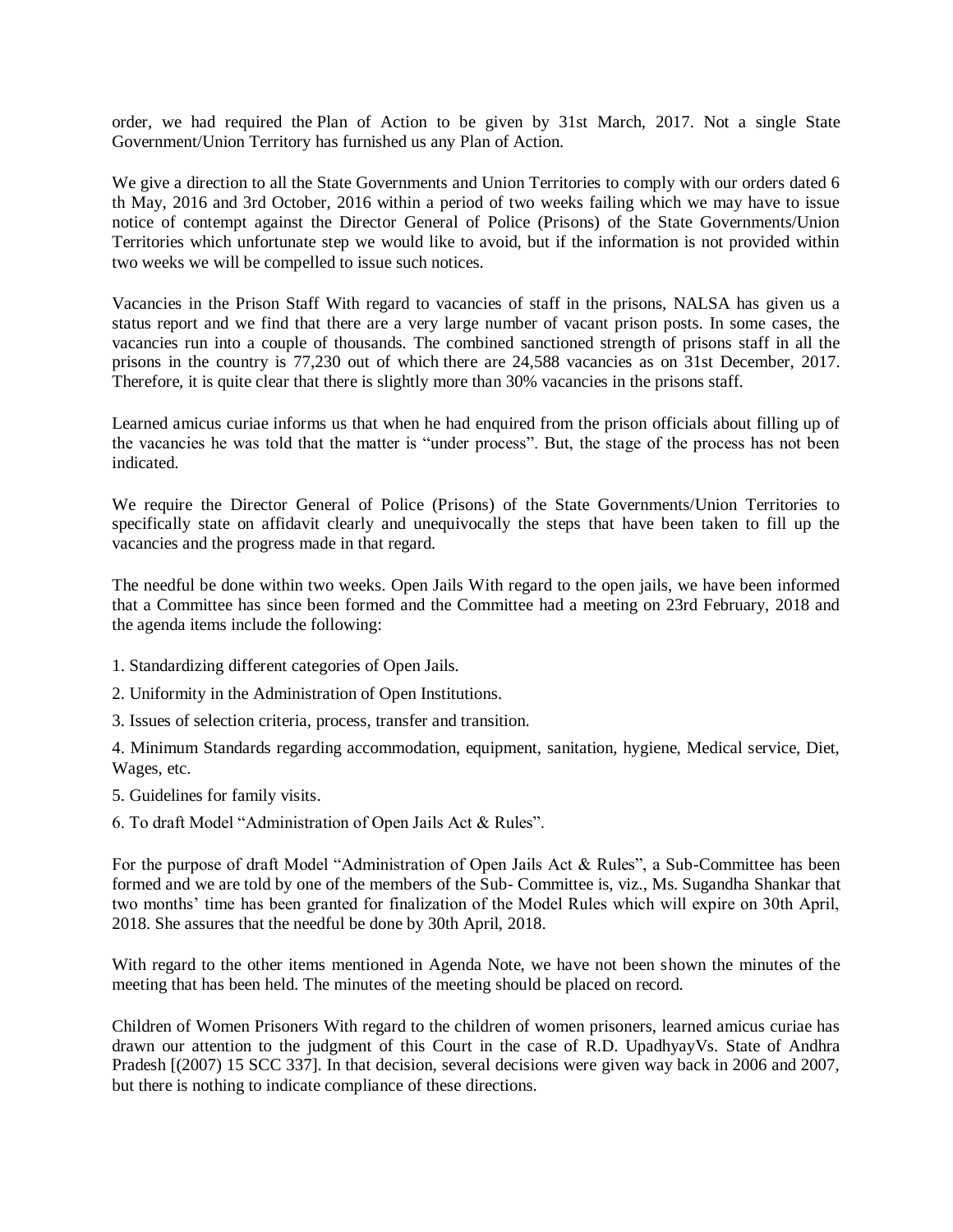Learned amicus curiae says that he will prepare a tabular statement of the requirements in consultationwith Ms. Vertika Nanda so as to get an update on the status of women and children of women prisoners across the country.

Learned senior counsel for the Union of India has placed before us a letter dated 1st March, 2018 issued by the Ministry of Home Affairs in connection with the recommendations of the Parliamentary Standing Committee on Empowerment of Women on "Women in Detention and Access to Justice". Several recommendations, suggestions and guidance notes have been mentioned in the communication for the benefit of the State Governments/Union Territories.

As mentioned above, the letter was issued only on 1st March, 2018 and there does not seem to be any information received from various State Governments and Union Territories in this regard.

Learned senior counsel for the Union of India should endeavour to get necessary information from the Ministry of Home Affairs and the State Governments/Union Territories on the latest position with regard to the implementation of the suggestions/notes of guidance issued by the Ministry of Home Affairs within two weeks.

Our attention has also been drawn to a news item which suggests that the Ministry of Women and Child Development as well as the National Commission for Women is proposing to take up a study and is in the process of making a report for comprehensive prison reforms for women inmates. The latest status of the deliberations with regard to the study for which the report is sought to be prepared is not available.

Learned senior counsel for the Union of India will inform us on the next date of hearing through an affidavit indicating the progress made. List the matter on 8th May, 2018.

I.A. No.26542/2018 This is an application filed by Dr. Anup Surendranath, Assistant Professor, National Law University, Delhi.

The application concerns the human rights of prisoners who have been given the death penalty. The application raises several issues including violation of certain provisions of the State Prison Manuals and generally with regard to violation of the human rights of prisoners who have been sentenced to death.

Learned amicus curiae says that as a follow up of the application and the prayers made therein, he has written a communication to the Director General of Prisons of ten States seeking information from them with regard to the rights of convicts who have been sentenced to death including issues relating to solitary confinement, legal representation and consultation with family and psychiatrists, etc. The States to which learned amicus curiae has sent a communication on 13th of March, 2018 are as follows:

- 1. Andhra Pradesh
- 2. Maharashtra
- 3. Tamil Nadu
- 4. West Bengal
- 5. Punjab